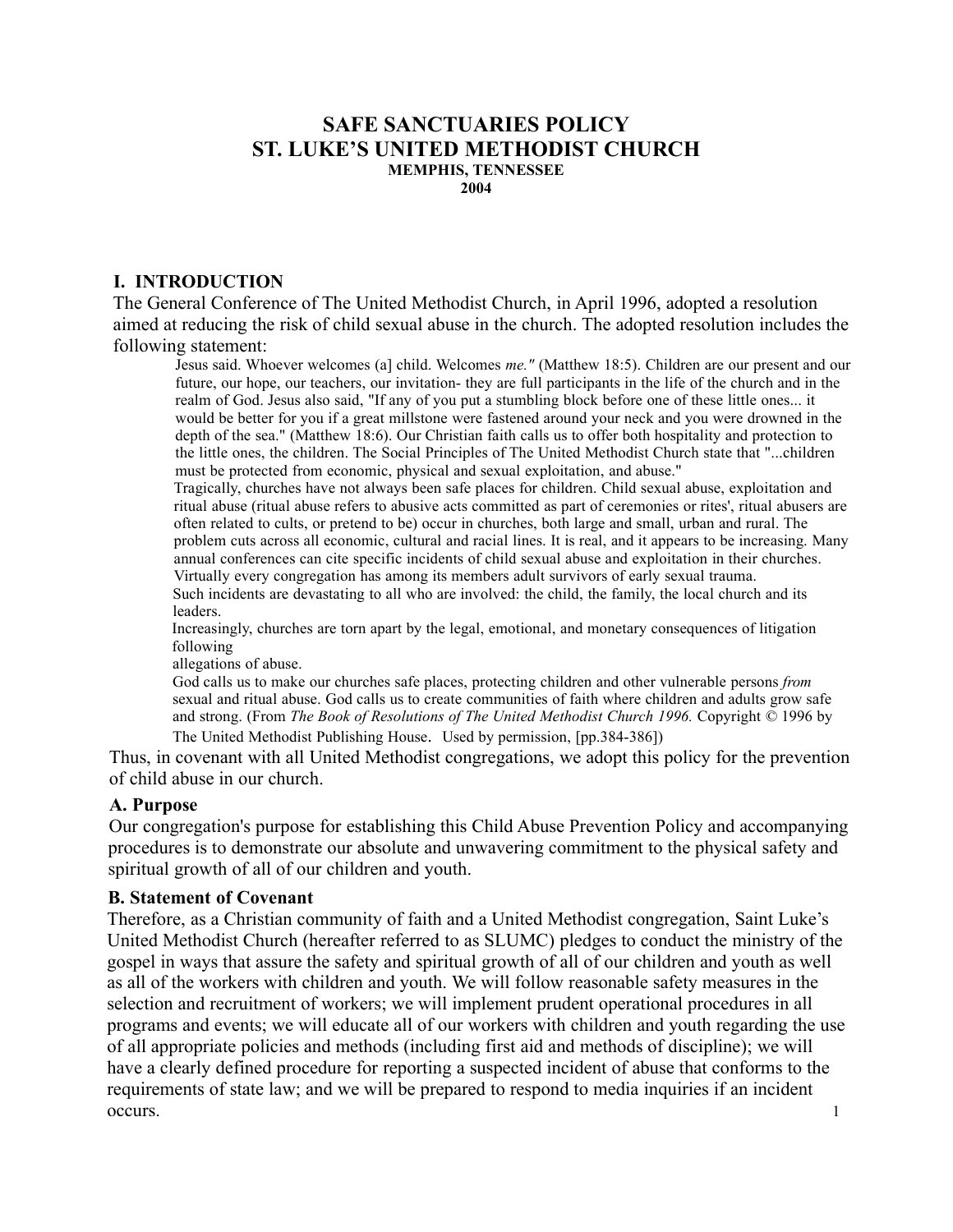### C. Conclusion

In all of our ministries with children and youth, this congregation is committed to demonstrating the love of Jesus Christ so that each child will be "...surrounded by steadfast love,.. Established in the faith, and confirmed and strengthened in the way that leads to life eternal" ("Baptismal Covenant II," *United Methodist Hymnal,* p. 44)

## II. DEFINITIONS

Child Abuse - any act committed by a person in a position of trust (parent, Caregiver, Sunday School teacher, Pastor, or other) which harms or threatens to harm a child's welfare, physical, spiritual or mental health.

We recognize child abuse may fall into four categories:

1. Physical Abuse - Inflicting bodily harm to minors constitutes physical abuse. Instances of physical abuse include any physical act of undue force such as assault with a knife, strap or other implement; burns, fractures and bruises resulting from being beaten, pushed down, shaken, pinched, slapped or thrown. Physical abuse does not always leave visible marks.

2. Sexual Abuse - Any time a minor is used for the sexual stimulation of an adult or older minor, abuse has occurred. The minor is powerless either to consent to or resist such sexual acts. This includes fondling, sexual intercourse, participation in sexual acts, incest, exploitation for the purpose of pornography or prostitution and/or exposure to adult sexual activity.

3. Emotional Abuse - Emotional abuse deeply affects a minor's self-esteem by submitting him/her to verbal assault or emotional cruelty. It does not always involve injuries we can see. The minor receives the message that he/she is not good and never will be. Emotional abuse can include closed confinement (being shut in a small area), making racial remarks, excessive punishment, use of profanity, knowingly permitting drug or alcohol abuse, ignoring or encouraging peer abuse.

4. Neglect - Not hearing or addressing a minor's basic needs for health, welfare or safety resulting in harm to the minor. It can include any of the following acts of negligence or maltreatment:

> Failure to provide adequate food, shelter, clothing Abandonment Refusal to seek treatment for illness Inadequate supervision

Health hazards in the home, school, or church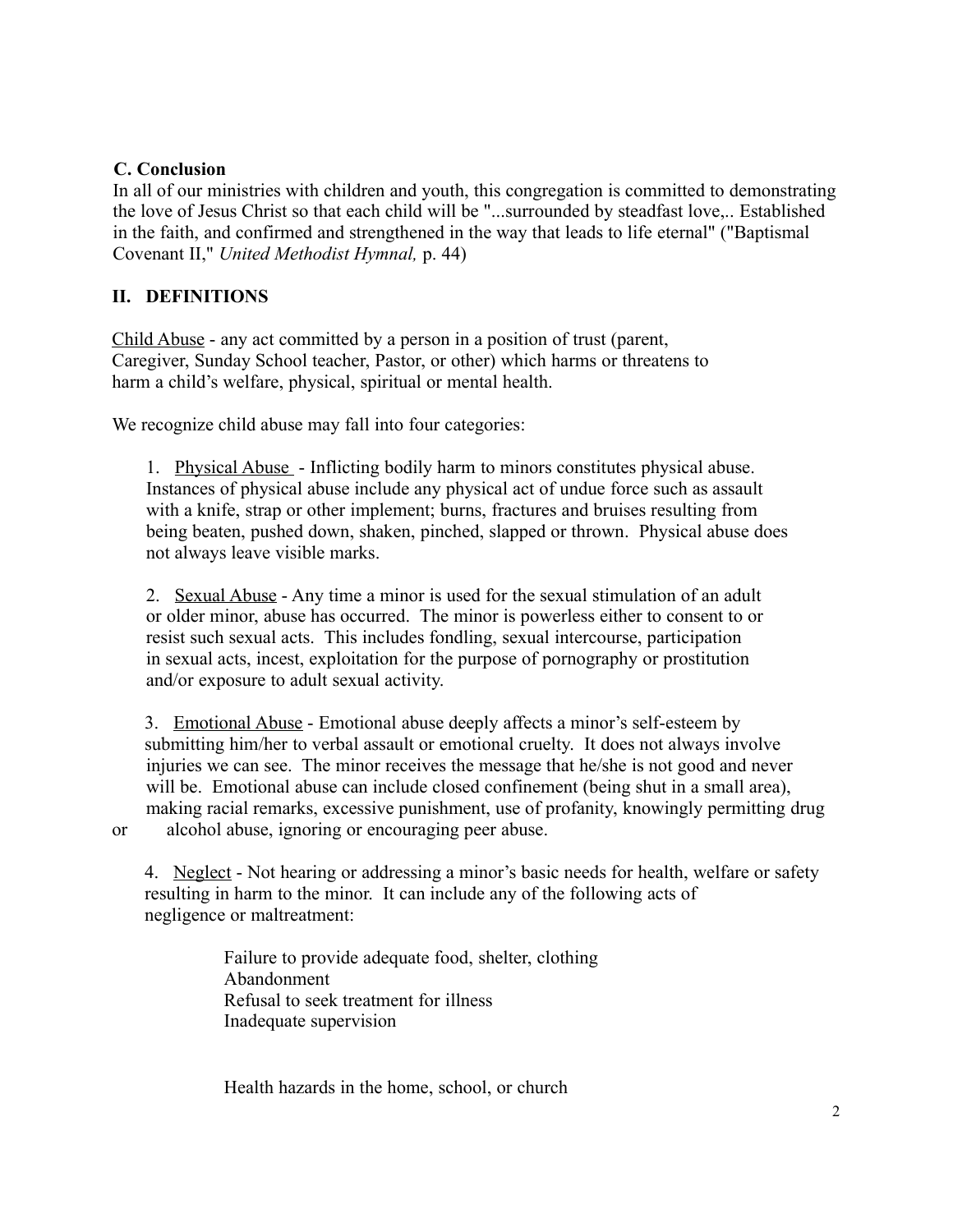Ignoring a minor's need for contact, affirmation, stimulation and nurture

## III. STANDARDS

## A. Minimum Age

The following standards for Authority Figures are designed to separate Authority Figures from the group they are serving by age or enough years to reinforce recognition of the Authority Figure's role. SLUMC adopts the following standards for Authority Figures and Assistants.

1. AUTHORITY FIGURES-- the primary leaders of youth and children's activities.

> To work with youth (grades  $6<sup>th</sup>$  and above), the Authority Figure must be a minimum of 21 years of age.

(b) To work with children (infant-5th grade), the Authority Figure must be a minimum of 18 years of age.

2. ASSISTANTS--persons who lend aid to the Authority Figure and act at the direction of the Authority Figure, including volunteers. Whether working with youth or children Assistants must be:

(a) A minimum of 12 years of age; and

(b) In the judgment of a SLUMC staff member, competent to assist in the activity.

## B. Two Adult Rule

Two adults not related or married are to be present during all church sponsored programming with children and youth. All adult/child ratios must be followed. (See III. C.) Where it is impossible to staff two adults in every room, an additional adult must serve as a floater with visual and physical access to all areas.

While mentoring and counseling are encouraged and supported, adults and authority figures should take every precaution to avoid being alone with a child or youth in inaccessible areas. This can include, but is not limited to:

> An automobile while taking a child home A classroom with windowless/locked doors A cabin at camp

## C. Adult to Child Ratios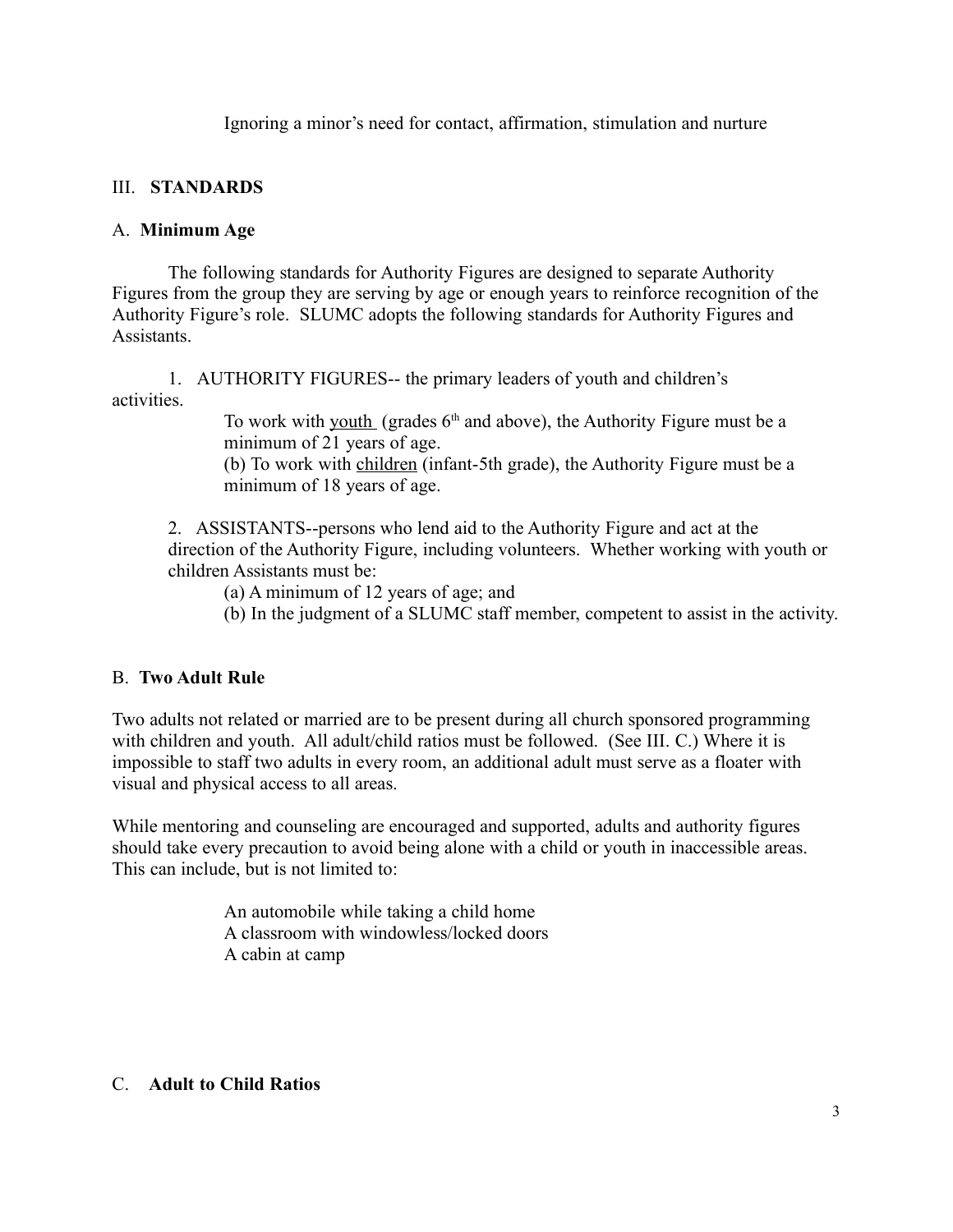#### 1. Nursery/Child Care

An adult is defined as an Authority Figure/Assistant who is also at least 18 years of age. Adults must meet the Authority Figure/Assistant guidelines. (See A. 1. & 2.)

For these programs, SLUMC adheres to the following Tennessee State Codes:

Infants (non-handicapped  $&$  not walking) - 1 Adult to 4 Infants Toddlers (walking, non-handicapped) - 1 Adult to 6 toddlers 2 years of age - 1 Adult to 7 children 3 years of age - 1 Adult to 9 Children 4 years of age - 1 Adult to 13 Children 5 years of age - 1 Adult to 16 Children 6 years of age & above - 1 Adult to 20 Children

|  | Mixed Age Groups: |
|--|-------------------|
|  |                   |

| 2 to 3 year old - 1 to 8                                 |
|----------------------------------------------------------|
| $2 \frac{1}{2}$ to 3 year old - 1                        |
|                                                          |
|                                                          |
|                                                          |
| $3$ to $5$ year old $-1$ to<br>$5$ to 12 year old - 1 to |
|                                                          |
|                                                          |

2. SLUMC Events – These are our preferred ratios. They are meant to be guidelines that will be followed at all possible times.

Grades 1 - 4 - 1 Adult to 8 Children Grades 5 - 8 - 1 Adult to 10 Youth Grades 9 - 12 - 1 Adult to 12 Youth

A parent and/or staff person must be present at all events.

3. Participants With Special Needs

In the judgment of SLUMC staff, and in consultation with the parent, the above ratios may be adjusted depending on the nature and degree of a participant's special needs.

#### D. Rooming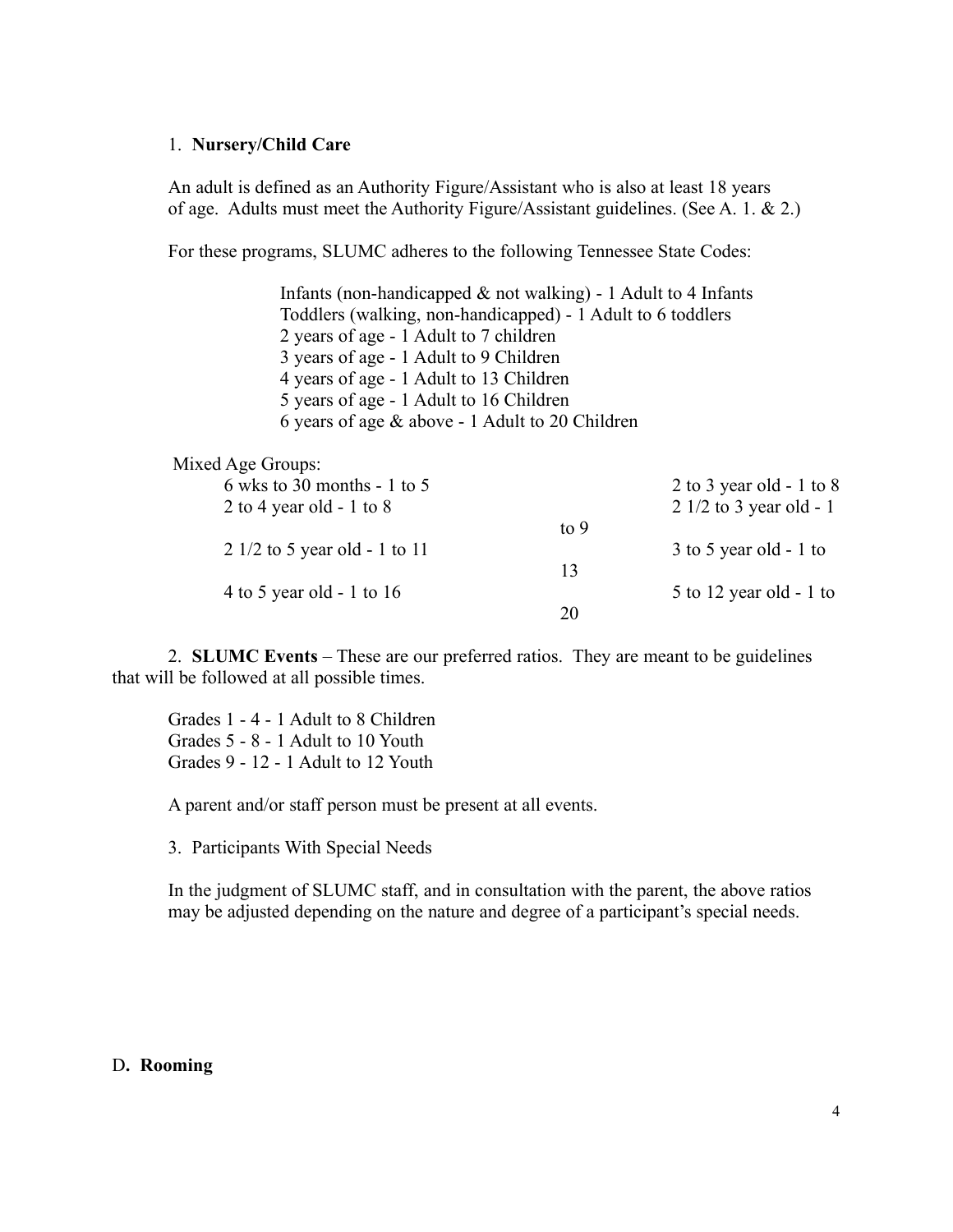With parental consent, children or youth of the same sex may room together without an adult. In situations where adults room with youth or children in a hotel, cabin, tent or other similar situation, there must be two adults that are not related. These adults must be the same sex as the children or youth.

## E. Six Month Rule

All adult volunteer authority figures involved with children or youth of our church must have been members of the congregation for at least six months before beginning a volunteer assignment. Persons not meeting this minimum requirement may serve only as an assistant with another trained adult. The Safe Sanctuaries Board will consider exceptions to this rule.

### F. Policy Instruction

All volunteers and paid staff are required to attend policy instruction before working with children and youth. In the case that this is not possible, the staff person/volunteer may only serve as an assistant with another trained adult and under the stipulation that they attend the next training session. All volunteers and staff are required annually to review this policy, to attend a policy instruction session and to sign a new participation statement kept on file at the church.

### G. Written Record of Departure

A written record of any departure from this policy will be kept on file by the Church Business Manager. Authority figures are expected to report these departures as quickly as possible.

## H. Boy Scouts

Although Boy Scout Troop 40 and Cub Scout Pack 40 are youth programs supported by Saint Luke's, they abide by the Youth Protection Plan, a policy of the Boy Scouts of America that has been reviewed by the Safe Sanctuaries Committee and has the same goals as this policy.

## IV. SCREENING PROCEDURES

An essential component of preventing abuse by Authority Figures, Assistants and Staff is careful screening. Although we recognize the integrity of an overwhelming number of the persons with discerned calling to ministries with children, youth and vulnerable persons, we realize that abuse may occur in the church. Therefore, we believe that all Authority Figures, Assistants and all Employees must be properly screened. It will be the responsibility of the Business Manager and the Senior Pastor to ensure compliance.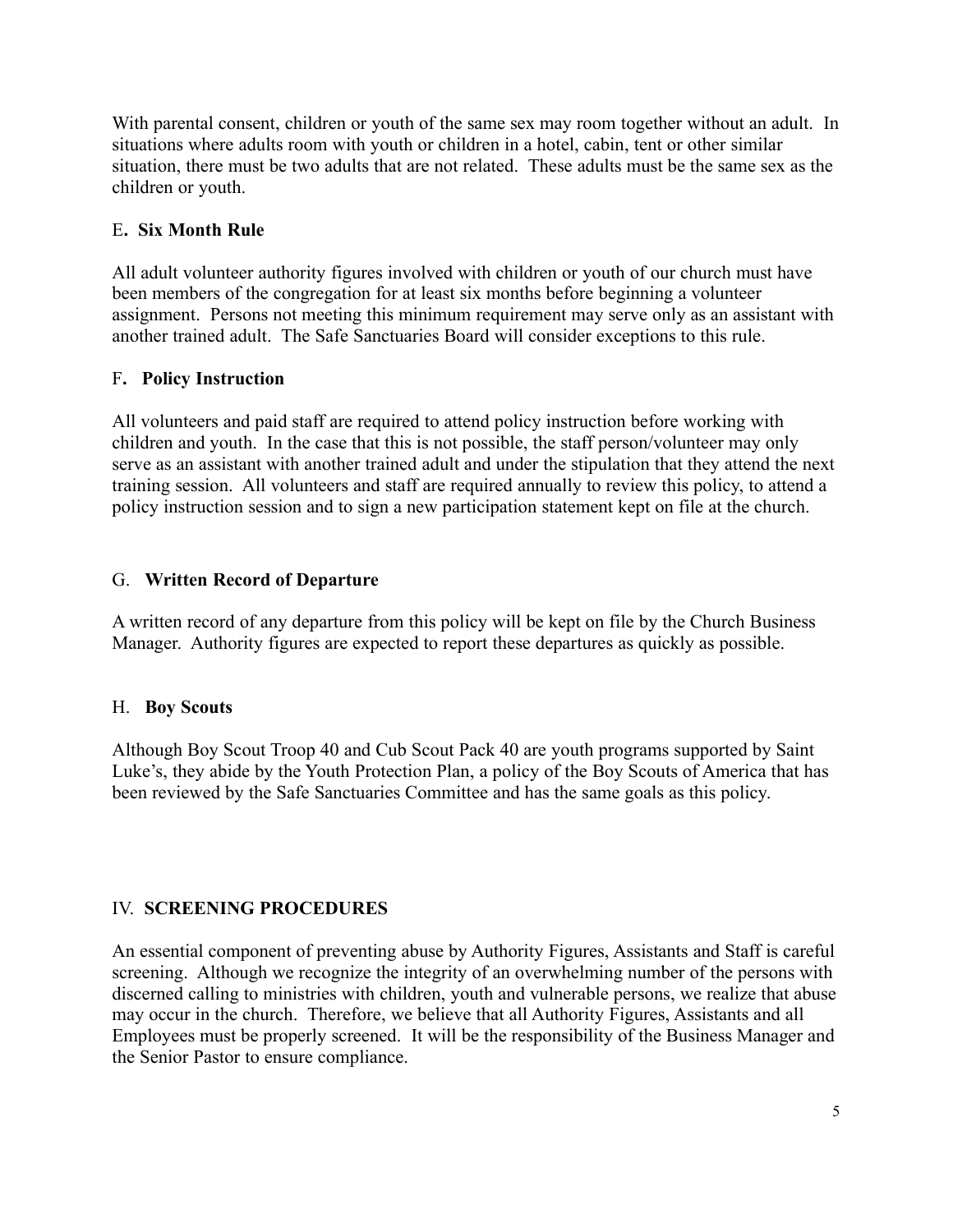The following steps are used for screening volunteer and paid applicants:

# A. Complete an application form [Appendices  $A & B$ ]

A completed application form will be required for Authority Figures, Assistants and all employees and will be kept on file.

# B. Conduct an interview with applicants [Appendix C]

An interview will be conducted with all applicants. Refer to Appendix C for sample interview questions.

The interviewer should not ask for information about marital status or handicapping conditions as stated in Federal/State discrimination guidelines. The interviewer should also be sensitive to age and sex discrimination guidelines; however adequate information may be requested to ensure

compliance with this policy's minimum standards.

The interviewer should be aware of red flags. These are indicators of issues that must be explored further in order for one to be assured that all information is collected concerning a prospective employee/volunteer. Red flags might include but are not limited to:

Many addresses over a short period of time This could indicate that a person is trying to be anonymous, but it could also indicate that they were a college student who moved a lot to keep rent low.

Wants to work with only one age group

If someone would like to work with only one specific age group, it could indicate that the person has targeted that age group for molestation, or it could mean that is the age group for which they are trained and that experience has shown that they are not as gifted with other ages. Also be aware of anyone who seems overly committed to one age group. For example, someone who simultaneously leads a scout troop, coaches Little League, serves as a Big Brother and now wants to teach Sunday School may be neglecting their own age appropriate peer relationships in order to cultivate potential victims.

Does not want/need/like close supervision The interview may indicate that the person does not like to be closely supervised which might raise questions about motivation for applying for this work.

The interviewer needs to be able to explore issues as they arise during the interview and to depart from the set of prepared questions to do so.

# D. Complete Reference Checks [Appendix D]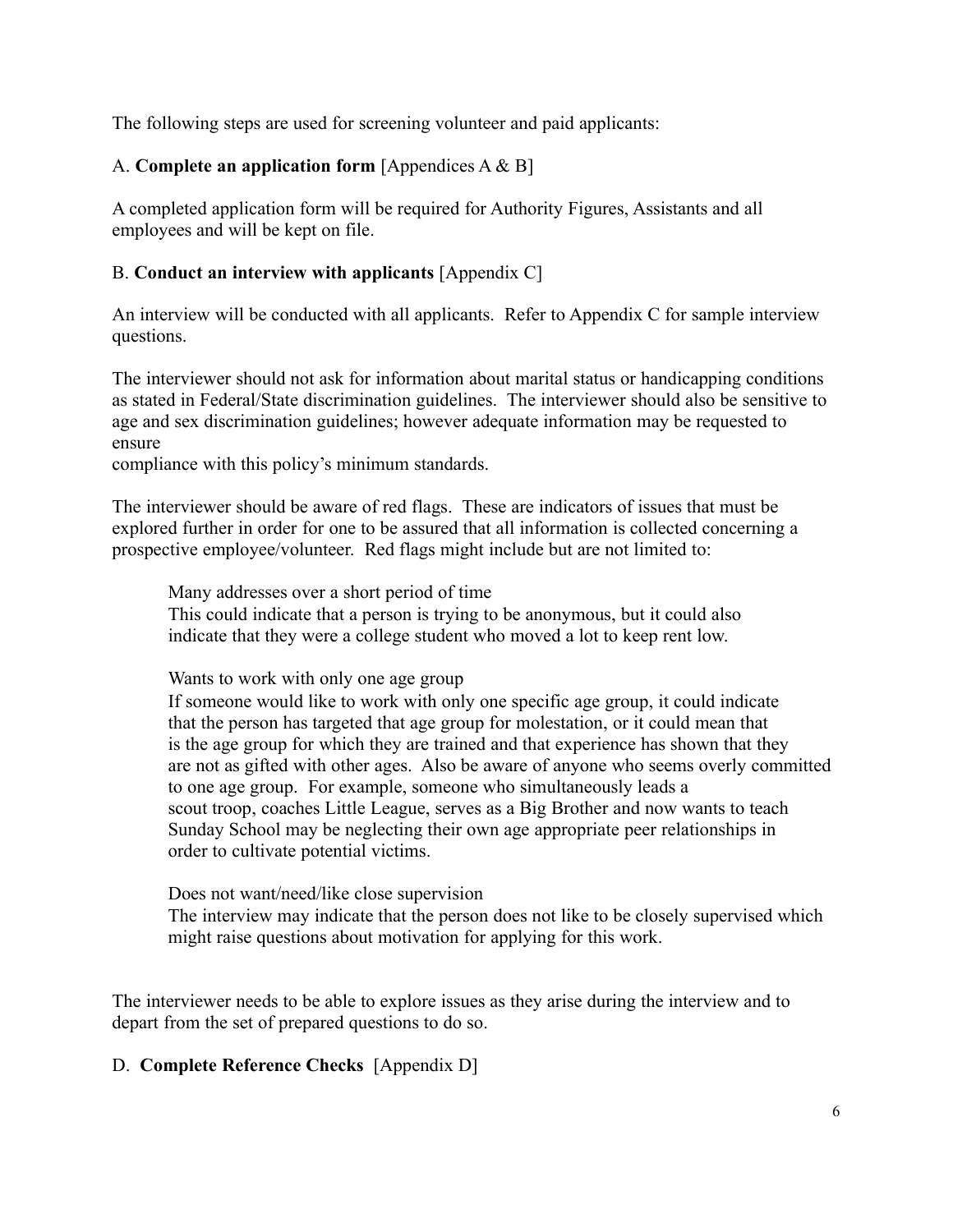A minimum of two references must be contacted on all applicants. It is further recommended that the reference of a church official (pastor, Staff-Parish Relations Chairperson (SPRC), youth director, etc.) from the church of the applicant's membership be obtained. A recommended reference form is attached in Appendix D.

# E. Complete Background Checks

Background checks include, but are not limited to: Criminal histories Motor vehicle record Registered sexual offenders

The Background checks will be initiated and seen only by the Church Business Manager. Only concerns will be reported to the Senior Minister who in turn will decide how the situation will be handled.

# F. Federal and State Law

The requirements of any and all Federal laws or State laws affecting or relating to employment or child abuse must be complied with, and in any case where there is a conflict between such laws and the procedure outlined in this document, said laws shall prevail and the procedure outlined in the document shall be modified to the extent necessary to eliminate such conflict. This policy is subject to all Federal and/or State laws relating to employment and child abuse.

# V. REPORTING ABUSE/ALLEGED ABUSE

All reports of suspected child abuse must be taken seriously. Whenever child abuse is suspected, reports must immediately be made to the Department of Human Services and the Senior Pastor. In the event the victim feels uncomfortable reporting to the Senior Pastor or if the suspected abuse involves the Senior Pastor, reports may also be made to the Staff Parish Relations Chairperson (SPRC).

The SPRC may be reached by contacting the church office at 480 South Highland Street. If the abuse reported has taken place within the church or the perpetrator is a church member or employee, the Senior Pastor and/or SPRC shall also report the suspected abuse to the District Superintendent.

# VI. INVESTIGATION [Appendix E]

Whenever child abuse is suspected, the following information should be obtained and reported to The Department of Human Services (877-237-0026) and then reported to the Senior Pastor and/or Staff Parish Relations Committee Chairperson:

(1) Names, ages, addresses and telephone numbers of both the accused and the abused

(2) The nature of the alleged abuse, with dates where possible